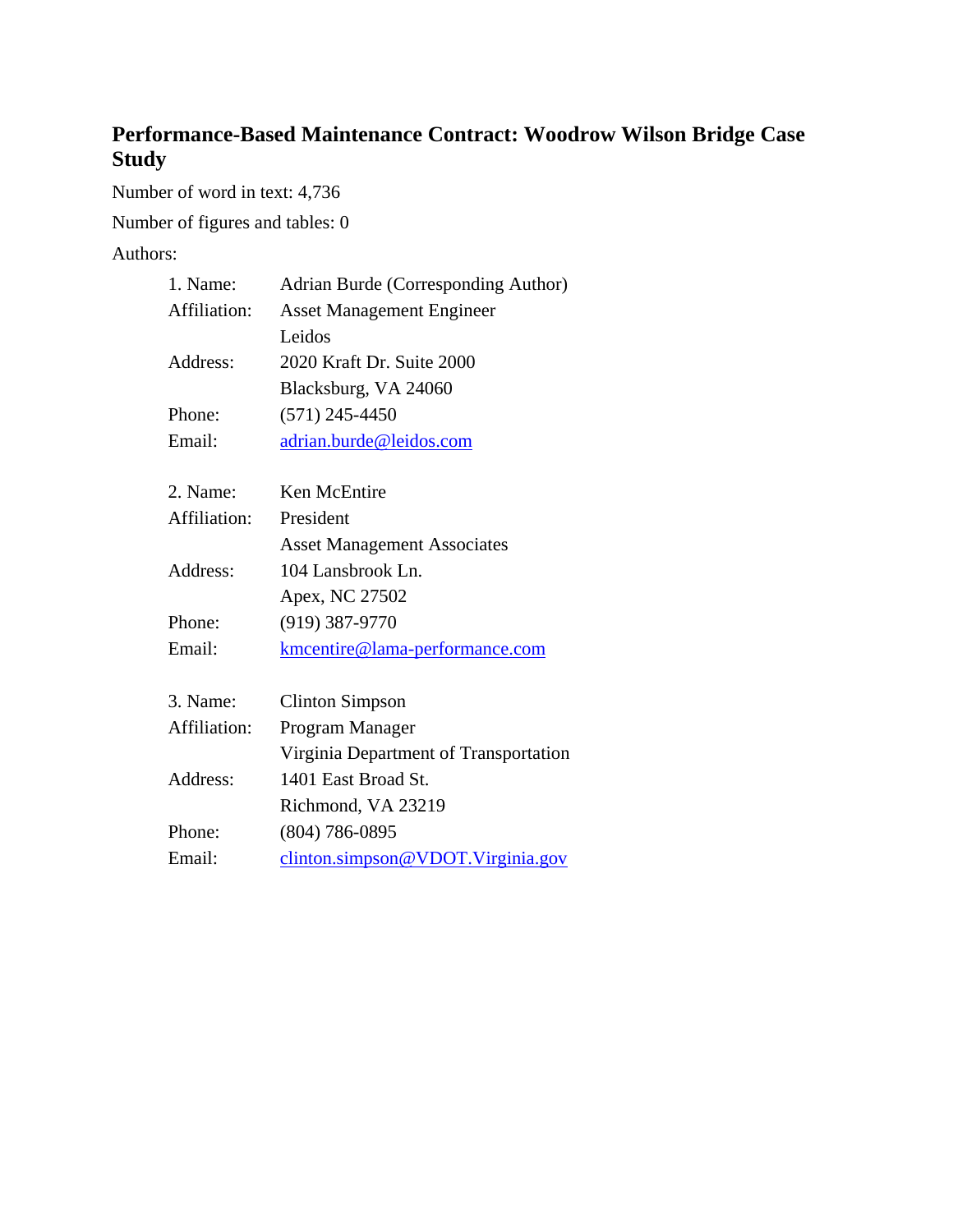## **Performance-Based Maintenance Contract: Woodrow Wilson Bridge Case Study**

#### **Abstract**

Woodrow Wilson Bridge Turnkey Asset Maintenance Services contract is perceived as an example of outstanding maintenance outcomes and positive collaboration between two transportation agencies. Virginia Department of Transportation Central Office Maintenance Division wishes to conduct a case study to learn more about the project in order to identify best practices and lessons learned applicable to other maintenance contracts. The study team has proposed a case study research approach to collect evidence from multiple sources in order to understand the variables and events present in the project. Additionally, the study team has conducted a peer review to identify common denominators among other successful performancebased maintenance projects in the United States. The following report presents the evidence and the conclusions of the case study.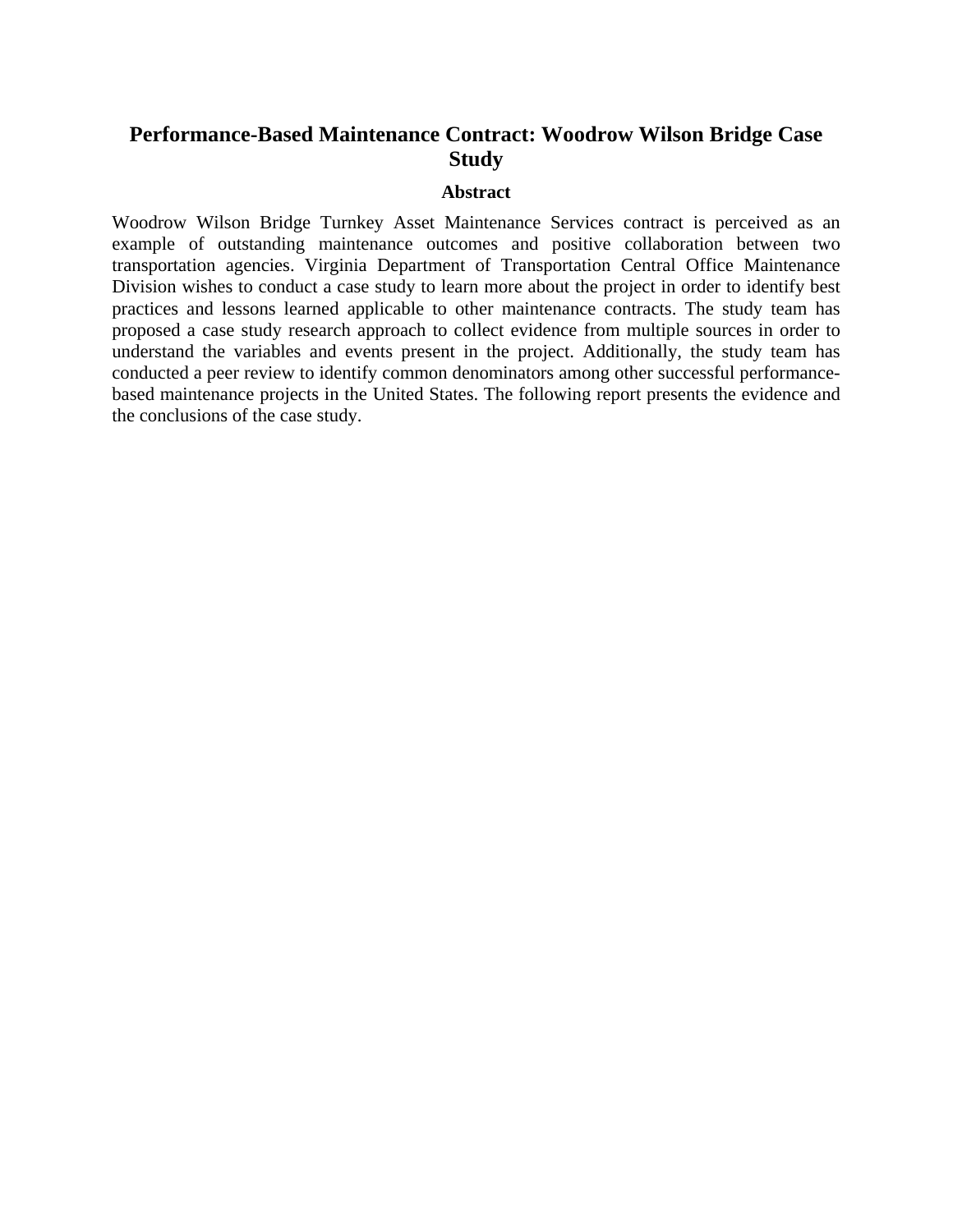### 1 **PERFORMANCE BASED MAINTENANCE CONTRACT: WOODROW WILSON**  2 **BRIDGE CASE STUDY**

3

## 4 **INTRODUCTION**

5 The main objective of this case study is to explain how the Virginia Department of 6 Transportation (VDOT), Maryland State Highway Administration (MSHA), and their private 7 sector partner have implemented the Woodrow Wilson Bridge (WWB) performance-based 8 maintenance contract. VDOT intends to use the case study report as a teaching or learning tool 9 for maintenance managers to use in the implementation of performance-based maintenance 10 contracts. A detailed description of the project scope of work will allow potential users to 11 evaluate whether the results are applicable to their projects or not.

12 A series of unstructured interviews that allowed participants the opportunity to supply 13 information on a wide range of issues related to implementation and operation activities 14 constitute the basis for this case study. The interviewers allowed the participants as much 15 freedom during the interview as possible to ensure that the interviewer did not prejudge in any 16 way the evidence that the participant was offering. A self-administered survey was also sent to a 17 larger group of stakeholders to collect their personal insights into issues related to the 18 implementation and operations activities. In addition, a peer review was conducted to compare 19 similar bridge asset performance-based contracts with the WWB project to identify any potential 20 similarities.

21

### 22 **PROJECT DESCRIPTION**

23 The WWB project extends from the Eisenhower connector (VA) to the MD route 414 (MD), 24 including all interchanges and connectors as well as the WWB from abutment to abutment. The 25 total project is 134.00 lane miles, including main lane and ramps. The limits of the maintenance 26 service contract are the Eisenhower connector on the left and the interchange with MD route 414 27 on the right. The National and Harborview avenues and the portion of I-295 from I-95 until the 28 District of Columbia line are also included within the limits of the maintenance and incident 29 response services. The following is a brief description of the project scope of work which 30 includes ordinary maintenance, bridge operation and inspection, severe weather operations and 31 emergency response.

32 Ordinary maintenance is defined in the service contract as "any day-to-day activity that is 33 performed to preserve and correct minor defects of transportation assets and highway structures 34 within the right of way during their expected service life that contributes to the safety and 35 comfort of the travelling public" (1).

36 For the WWB, the ordinary maintenance activities are defined in the bridge operation, 37 maintenance, and inspection manual. The entire bridge, including the bascule span and its 38 machinery and equipment, is included in the service agreement. Contractor personnel operate the 39 bridge bascule span for maintenance, routine, and emergency openings. Contractor personnel 40 also monitor the phone lines that receive requests for opening the bridge, and security personnel 41 patrol the entire corridor 24 hours a day, 7 days a week. Additionally, the contractor is 42 responsible for conducting biennial bridge inspections in accordance with the National Bridge 43 Inspection Standard (NBIS). The contractor personnel record each bridge or structure inspection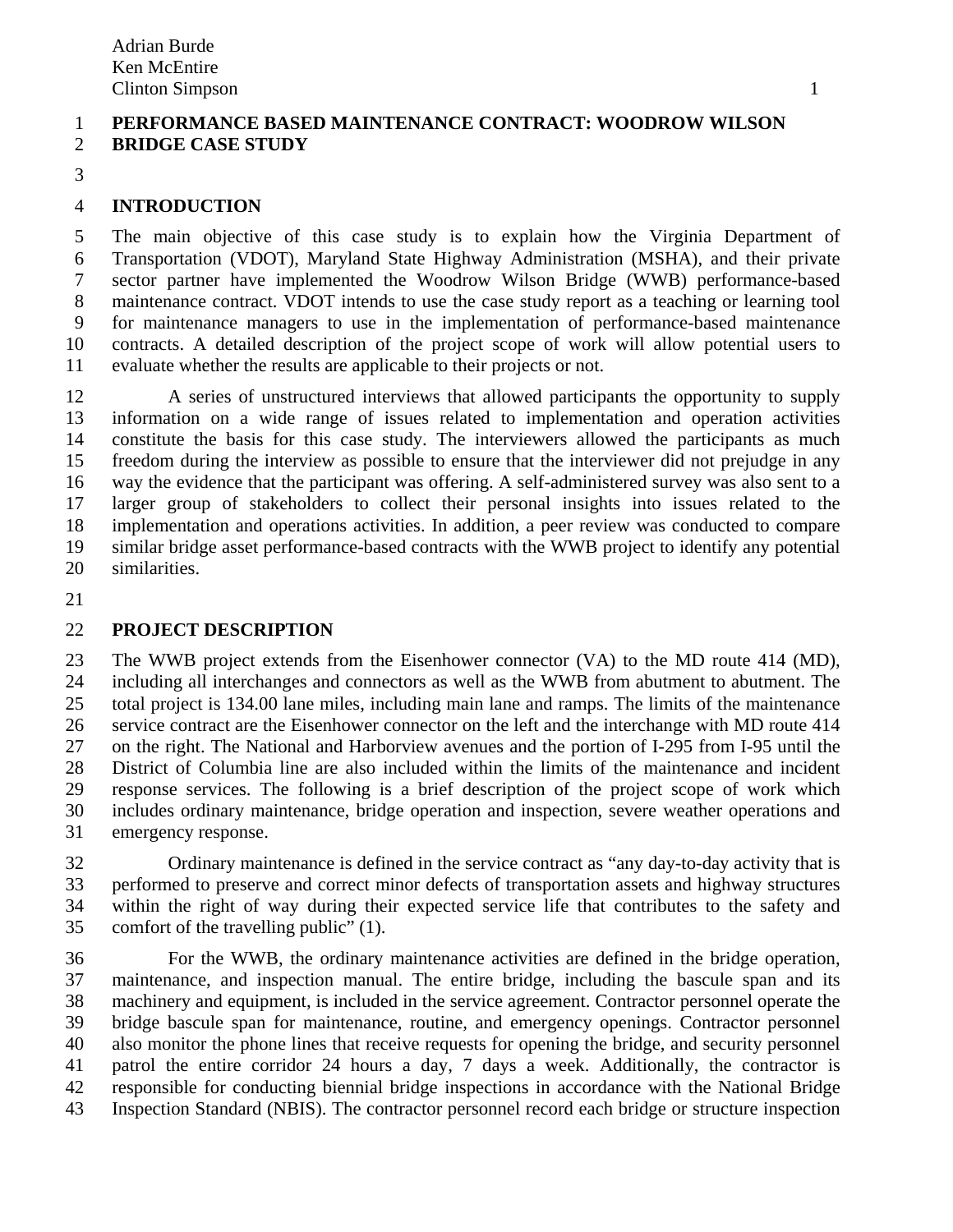1 using the appropriate method. For example, for bridges and structures located in Virginia, the 2 inspections are recorded as indicated in the VDOT Element Data Collection Manual, and for 3 structures and bridges located in Maryland, the inspections are recorded as indicated in the 4 MSHA Pontis Element Data and Collection Manual and the Guide for Completing Structure 5 Inventory and Appraisal Input Form (1).

6 The contractor is responsible for responding to weather and non-weather emergency-7 related incidents, such as tornado, hurricane, flooding, major and minor crashes, hazardous 8 material release, abandonment of hazardous material, and terrorist attacks. The contractor is also 9 responsible for assisting MSHA and VDOT in the event of an evacuation. Prior to snow and ice 10 events, VDOT and MSHA communicate with the contractor to set the level of mobilization and 11 minimum equipment requirements in accordance with the severe weather plan. Then, the 12 contractor is responsible for deploying equipment and personnel to completely remove snow and 13 ice from all travel surfaces, including gore areas and crossovers, within 2 hours after the 14 cessation of precipitation. During the removal operation, contractor personnel provide updates on 15 roadway conditions to the Virginia Traffic System and the MSHA Maintenance Engineer. The 16 contractor is subject to non-performance deductions if the agreed outcomes are not achieved or 17 the performance criteria are not met (1).

18 Emergency response is a critical service. Traffic operations staff from one of the 19 transportation agencies initiates the emergency response request. Upon notification, the 20 contractor is required to arrive at the location of the emergency within the hour (within 2 hours 21 when the incident occurs outside normal business hours) with the necessary equipment, material, 22 and personnel to address the emergency incident. The contractor's main responsibility is to 23 support the emergency response team and provide all aspects of traffic control related to the 24 incident, including notifications to the traffic operator with regard to roadway closures and 25 openings. When the incident involves the release of hazardous material, the contractor is 26 responsible for handling the material in accordance with agency, local, State, and Federal laws 27 (1).

28 For any work that requires restriction or diversion of the traffic, the contractor is 29 responsible for performing the work in accordance with agency's policies. The contractor 30 follows the weekly traffic control plan approved by the agencies and informs the appropriate 31 agency traffic operators of any roadway closure and reopening. The main requirement is to 32 maintain the corridor fully open to the public 24 hours per day, 7 days a week, although the 33 contractor is allowed to close the road completely for a short period of time (20 minutes) with 34 prior approval from the corresponding agency. The weekly traffic control work plan adheres to 35 the lane closure hours of operation dictated by both agencies and any additional restrictions due 36 to special events (1).

37

### 38 **PROCUREMENT PROCESS**

39 Both VDOT and MSHA participated in the procurement of the maintenance and operations 40 services for the WWB connection. VDOT took the role of contract administrator and MSHA 41 participated in all aspects of the procurement process, including the negotiations.

42 Due to the complexity of the project and the importance of the connection from a national 43 security standpoint, the agencies determined that a competitive sealed proposal process, as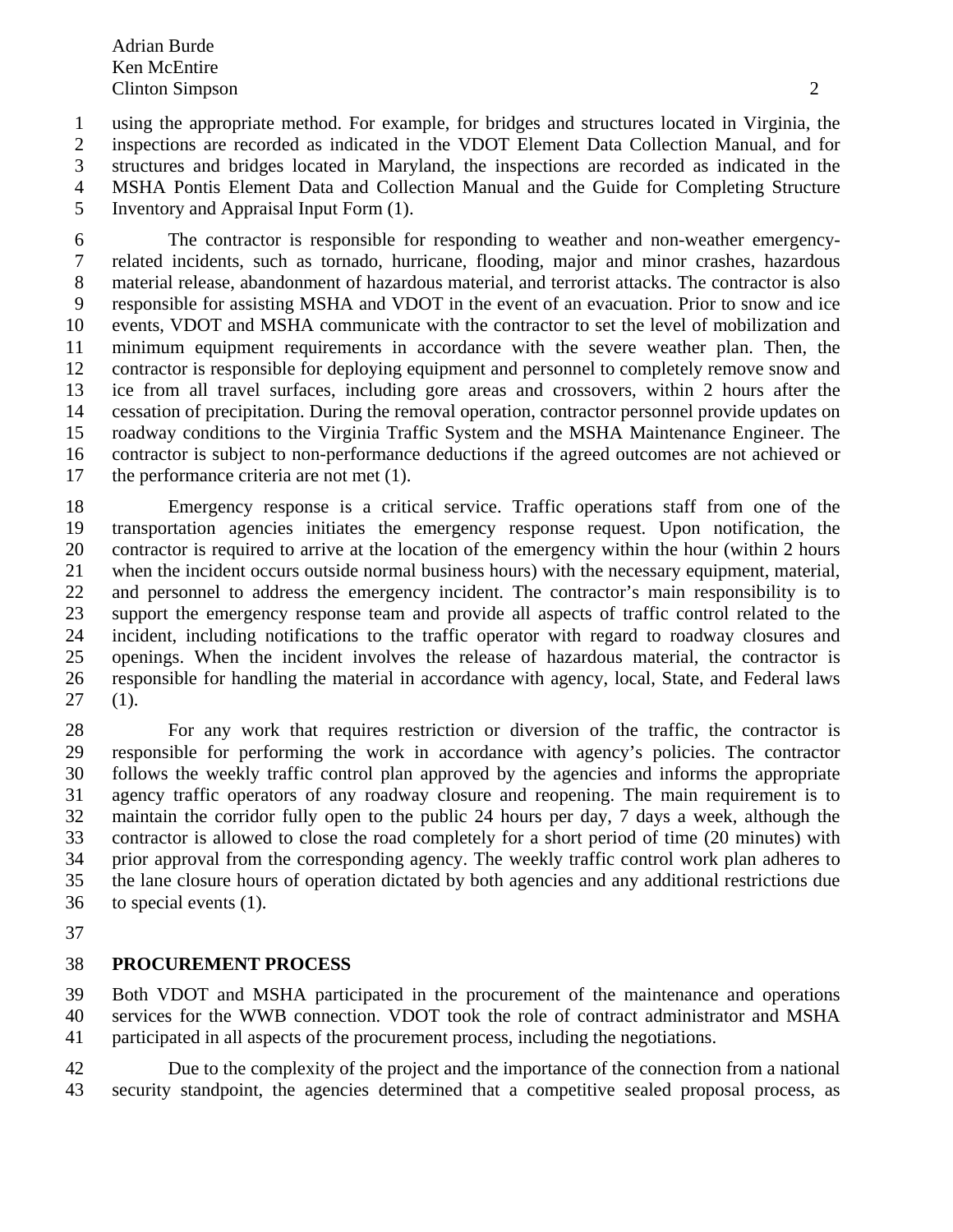1 described in Annex 7-A of the VDOT Agency Procurement and Surplus Property Manual, was 2 the most appropriate method for contracting the maintenance and operation services. This 3 contracting method is commonly referred as a request for proposal (RFP). This method was 4 instrumental in developing the optimal risk allocation. The request for proposal was issued on 5 August 21, 2009. The initial proposal due date was September 24, 2009 and then modified to 6 September 28, 2009.

7 The project was eligible to receive Federal funds and, therefore, DOT Disadvantage 8 Business Enterprise (DBE) regulations, as described in 49 CFR Part 23, applied. DOT DBE 9 regulations require that State transportation agencies that receive DOT financial assistance have 10 to establish goals for the participation of DBE firms. The agencies established the DBE goal for 11 the contract at 18 percent.

12 The evaluation panel narrowed the review process to three proposals from three 13 outstanding firms. The evaluation criteria were as follows:

- 14 Experience and Qualification (15 points),
- 15 **•** Quality of Ordinary Maintenance Plan (30 points),
- 16 **•** Quality of Emergency Response Plan (15 points),
- 17 Small Business Subcontracting Plan (20 points), and
- 18 Proposed Pricing Schedule (20 points).

19 The proposals were scored within a 12-point range, with the top score being around 78 20 points and the lower score around 66 points. Two proposals were dismissed because the 21 contractors failed to demonstrate good faith efforts in attempting to meet the stated DBE 22 contracting goal, and the agencies entered into a negotiation process with the remaining firm, 23 which was the top-ranked firm. During the negotiations, both parties had input in determining the 24 scope service, contractors' organizational structure and strategic approach. This engaged both 25 parties to be vested in the success of the project. At the end, the contractor agreed to provide the 26 level of resources suggested by the agencies at a cost lower than originally proposed. These 27 actions allowed for the best contract with the Agency that may not be obtainable through simple, 28 low bid procurement methods.

29 VDOT posted the intent to award notice on March 26, 2010 and the contract was awarded 30 on May 21, 2010 after reviewing the contractor's insurance and bonds. The duration of the 31 procurement process, excluding the preparation of the RFP, was approximately nine months.

32

#### 33 **INTERVIEWS AND SURVEY**

34 A group of six management and operations staff was selected for the focused interviews. Most of 35 the interviews were conducted at the participant's office; only two interviews were conducted 36 over the phone due to conflicts in the work schedule. The duration for the interviews ranged 37 between 1 hour and 3 hours, and a minimum of two interviewers were present on each interview 38 to maximize data capture. No electronic recording devices were used during the interviews and 39 the interviewers used a list of discussion topics to guide the discussion.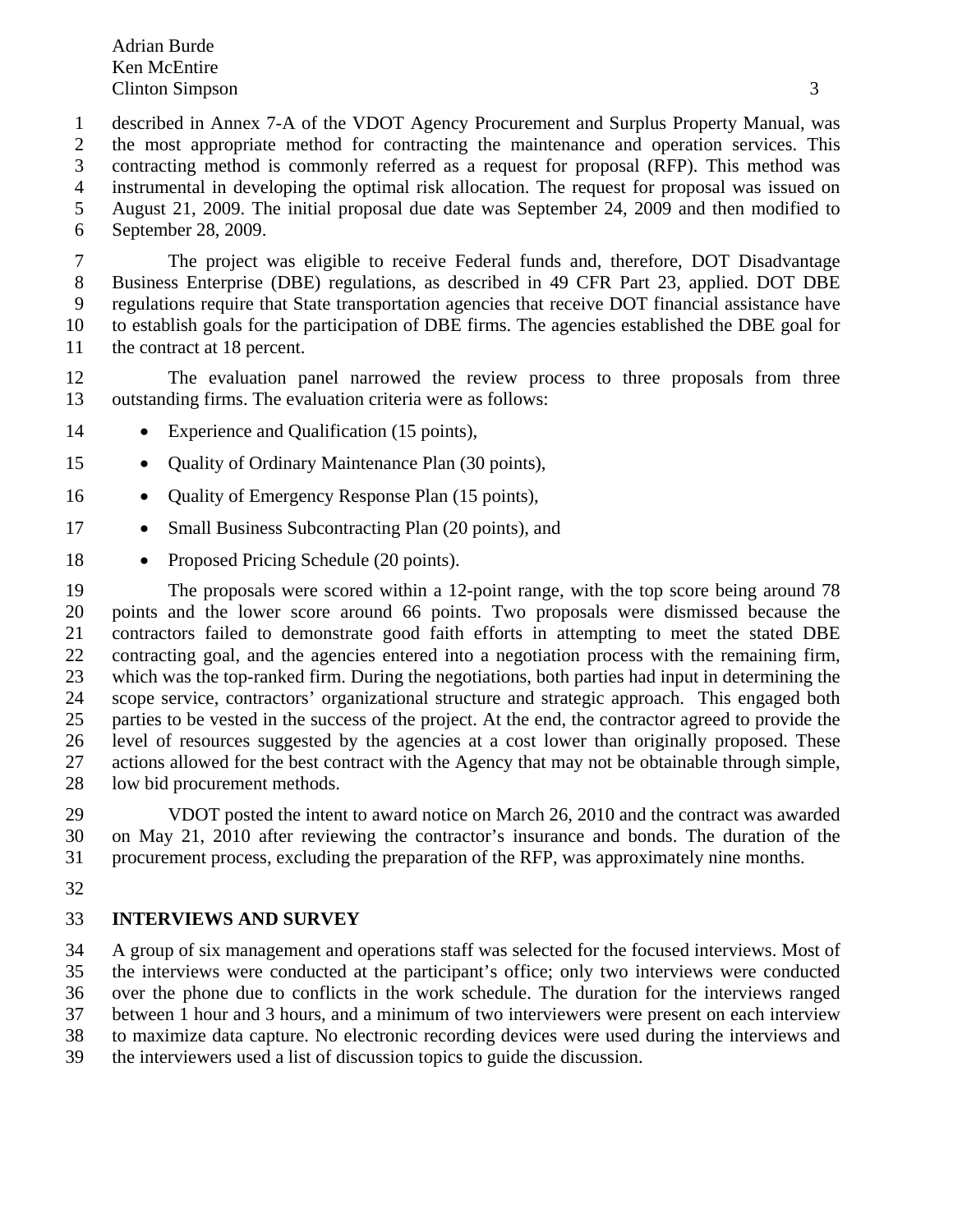1 During the interviews the participants were asked to define "success" and whether they 2 believe the project was a successful one or not. While everybody agrees that the WWB project 3 was successful, the definition of success varied among the participants. According to the study 4 participants, the following attitudes have been instrumental in achieving successful outcomes:

- 5 Build relationships,
- 6 Respond quickly to emergencies,
- 7 Be cooperative with other local projects,
- 8 Address critical issues,
- 9 Develop trust,
- 10 Meet contract requirements,
- 11 Keep everyone safe, and
- 12 Demonstrate pride in the work.

13 Concurrent with the focused interview, the study team launched a self-administered 14 survey in order to reach a broader group of project stakeholders. Completing the survey was 15 voluntary and the responses are anonymous. The information collected with the survey was used 16 to validate interviewee's perception about project performance.

17 Four participants returned a complete survey. On the first item of the survey, 75 percent 18 of the participants strongly agreed that the right people were participating in the Woodrow 19 Wilson Bridge project. The remaining participant agreed with the same statement. Excellent, 20 motivated, and skillful were some of the adjectives used to describe the project staff.

21 The next item of the survey inquired about the contract requirement definition. Here, 50 22 percent of the participants strongly agreed that the project scope of work and required outcomes 23 were well defined. The other 50 percent of the participants agreed with the same statement.

24 The third item of the survey was about the communication process. Once again, 75 25 percent of the participants strongly agreed that the communication process among stakeholders 26 was both effective and efficient. The remaining participant agreed with the same statement. One 27 participant indicated that the communication process was not only effective between the 28 contractor and the agencies but also between the contractor and subcontractors.

29 All the survey participants strongly agreed that the WWB project is a successful 30 maintenance transportation maintenance project. According to the study participants, the people 31 and the level of communications were the features or characteristics that make the project 32 successful. One participant perceived that both agency and contractor were dedicated to making 33 the project a success, and the contractor was acting as a representative of the agency.

34

## 35 **PROJECT MANAGEMENT**

36 A critical element of success in performance-based maintenance contracts is the level of 37 experience that the Agencies bring to the project with regard to the use of the contracting 38 method. In this case, VDOT can be considered as a mature owner with more than 20 years of 39 experience in managing performance-based contracts. On the other hand, MSHA had very little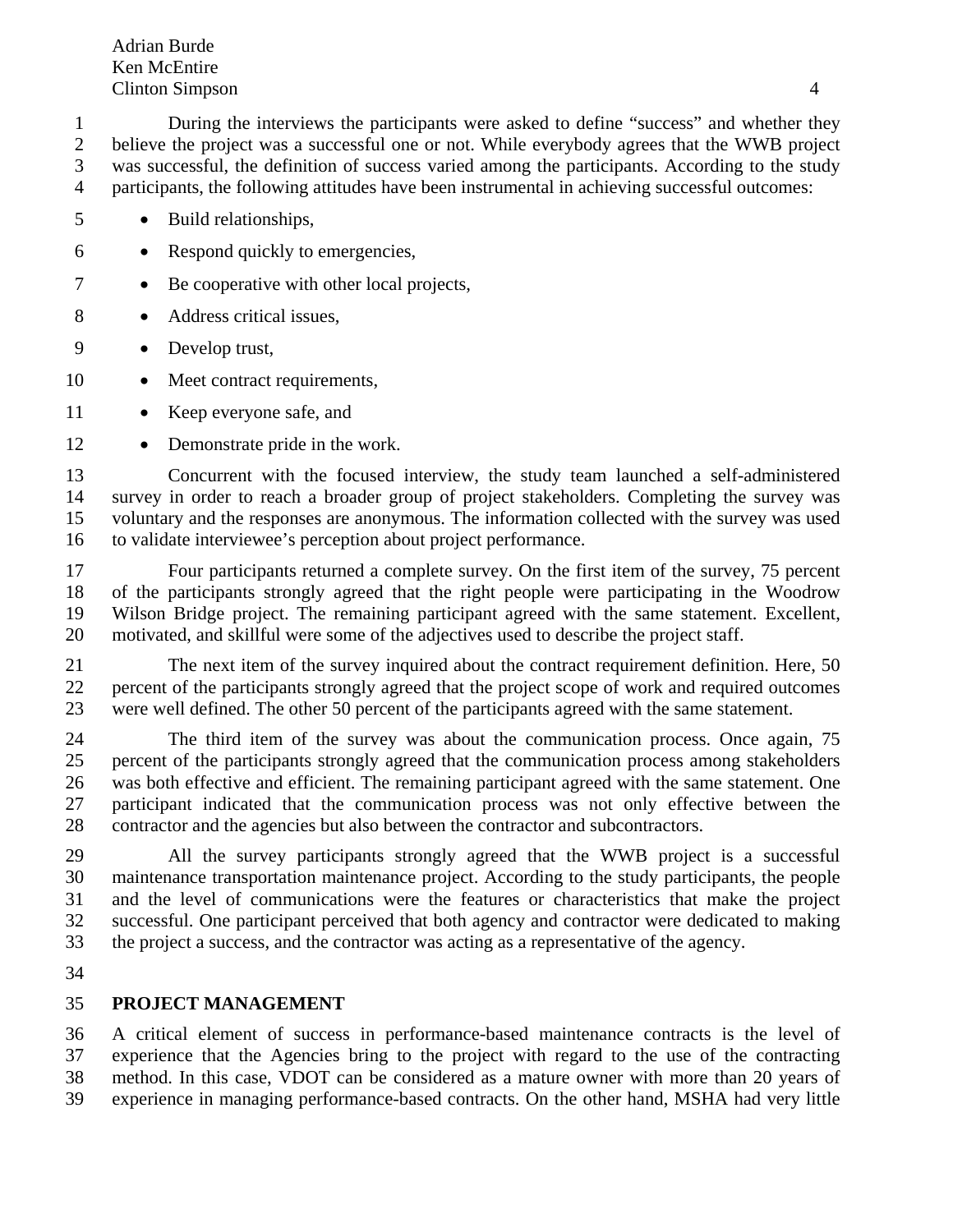1 exposure to the contracting approach and had to adjust to a contractor that decides "what and 2 when" activities are taking place. Both agencies act as the owner, and a contract administrator 3 representative from the VDOT staff manages all the contractual communications. The following 4 is a brief description of the management process followed by the agencies and the contractor:

5 The contractor has complete control over the planning process. The maintenance 6 activities for the main bridge are based on the bi-annual bridge inspection and the preventive 7 maintenance schedule indicated in the bridge operation manual. Critical services, such as snow 8 and ice removal, are jointly coordinated among both the agencies and contractor.

9 The communication process was described by the study participants as friendly, open, 10 and honest. The preferred method of communication is email (MS Outlook). The contractor 11 distributes the work plan to both agencies on a daily basis. The work plan indicates the location 12 of all the active maintenance activities. Any standard maintenance issues are managed in the 13 field by the inspectors and monitors. Should a problem not be resolved, the contract 14 administrator representative gets involved. All high-level concerns are managed by the contract 15 administrator representative.

16 An activity that was originated in the Woodrow Wilson Bridge project and since 17 replicated by VDOT in other maintenance contracts in Northern Virginia is a joint drive through 18 inspection-meeting. For a drive through inspection-meeting, all key managers, including the 19 contract administrator representative, drive through the project together in a minivan. This event 20 takes place every other Thursday. The ride allows for a quick understanding of the problems and 21 agreement of actions since everybody is looking at the same things at the same time. Most of the 22 actions discussed and agreed during the inspection-meeting are incorporated in the weekly plan. 23 This process prevents the creation of too many incident reports (non-conformities) and places 24 everyone in agreement with the current performance conditions of the project. The drive through 25 also allows the agencies to gauge the level of responsiveness of the contractor indicated by the 26 number of action items completed from previous inspection. Several of our interviewees pointed 27 toward this action as a key component in successful execution of the project.

28 Another venue to discuss problems and action items is the monthly operation meetings. 29 These meetings are attended by VDOT, MSHA, the contractor's project managers, the contract 30 administrator representative, inspectors and monitors, and key operation personnel. The study 31 team observed the atmosphere in the meeting room to be relaxed and calm. The distribution of 32 the participants in the room is mixed, as opposed to cluster by organization, indicating a 33 collaborative group of people accustomed to interacting with each other on a regular basis. The 34 meeting agenda allocates times to the agencies and the contractor staff to express their concerns 35 and opinions about the current condition of the project. The meeting minutes are distributed at 36 the end of the meeting and any action items agreed during the meeting are incorporated into the 37 work plan.

38 Each agency has it owns inspectors patrolling the entire length of the project on a daily 39 basis. These inspectors conduct routine asset condition assessments in the field, record any 40 deficiencies, and hand over to the contractor the results of the inspections. They pay particular 41 attention to the electro mechanical components of the main bridge and any deficiencies are 42 communicated directly to the contractor's personnel responsible for maintaining the facility. 43 These interactions at the main bridge take place as often as twice a week.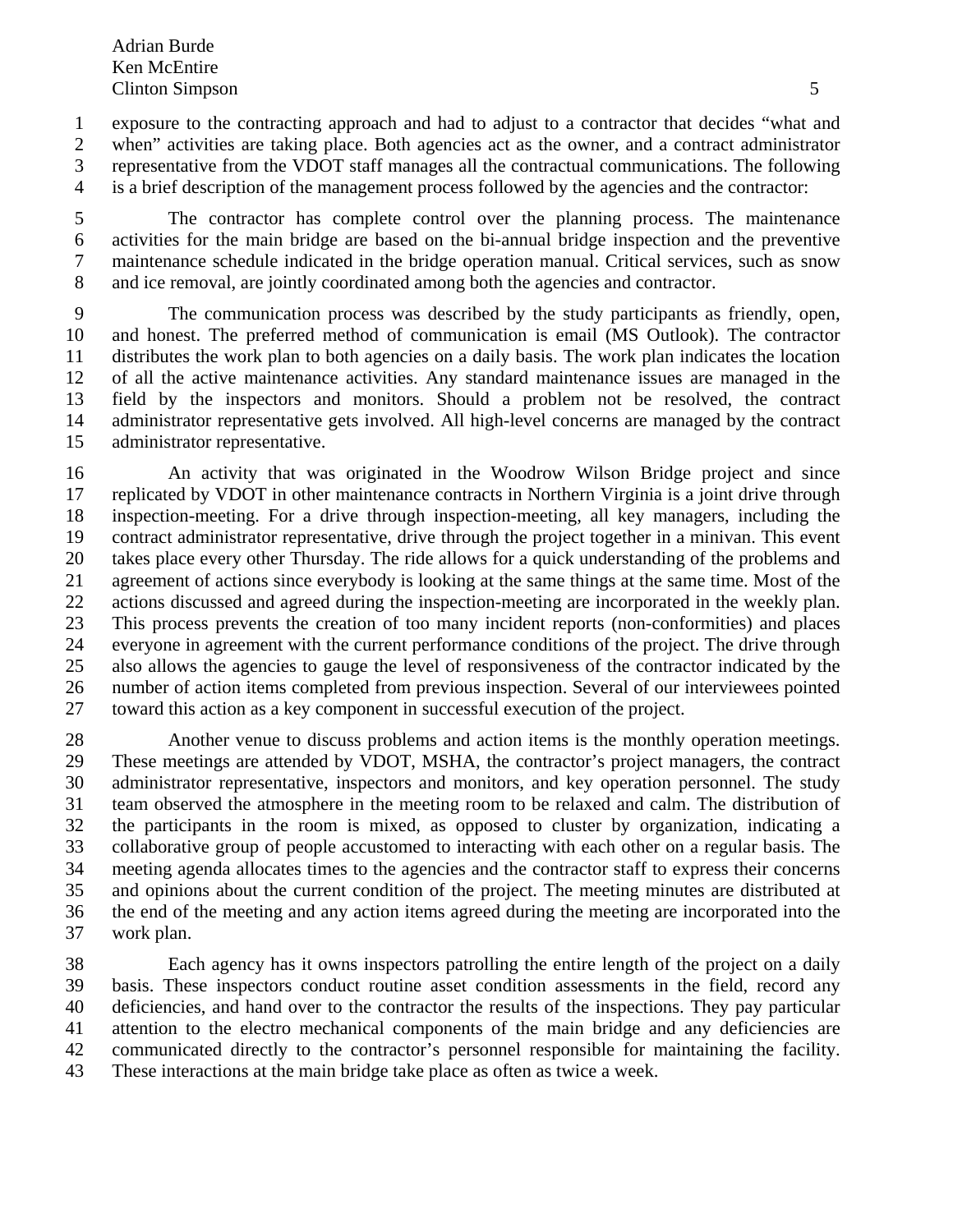1 Twice a year, a third party firm conducts an evaluation of the condition of the non-bridge 2 assets and reports on the level of compliance with contractual requirements. This evaluation is 3 part of the VDOT Maintenance Rating Program (MRP) and provides the agencies with another 4 opportunity to inspect the assets in conjunction with the contractor. Also, all the bridges in the 5 connection, including the main bridge, are inspected through the NBIS system once every other 6 year. The bridge inspection firm selected by the contractor was also part of the design-bid-build 7 team responsible for the construction of the connection. The report generated from the bridge 8 inspections is the reference for planning maintenance activities on the bridges, in particular for 9 the main bridge.

10

### 11 **LEADERSHIP STYLE**

12 The opinions collected during the focused interviews and the results of the survey administered 13 to several project stakeholders, including subcontractors, support the perception that the 14 leadership style adopted by the project managers has contributed to the success of the project by 15 fostering a collaborative environment, maintaining open communication at all levels, and making 16 fair and reasonable interpretations of the scope of work.

17 Moreover, study participants have agreed that the managerial style of the contractor's 18 project manager has contributed significantly to the success of the project. He was described as a 19 reasonable manager with good negotiation skills and always willing to sit down to discuss 20 project issues. The following are the highlights of his managerial style:

- 21 Treats both agencies as the primary client,
- 22 Demonstrates the importance of building relationships,
- 23 Is a hands-on participant in the project,
- 24 Routinely reviews performance measures with his staff to make sure everyone 25 understand the scope of the work,
- 26 Maintains open communication,
- 27 Acknowledges client's role in the project and includes client's suggestions in the work 28 plan, and
- 29 Demonstrates careful planning and preparation.

30 The contractor's project manager has 46 years of experience in transportation 31 construction and maintenance. He worked 41 years with VDOT and understands the general 32 public's expectations with regard to a facility like the WWB connection. Other members of the 33 project team have a similar number of years of experience in transportation maintenance. 34 VDOT's contract administrator and his representative have 35 years and 23 years of experience, 35 respectively. MSHA's representative has 26 years of experience with roadway maintenance and 36 MSHA's principal inspector has worked at MSHA for 29 years. The individual responsible for 37 the maintenance of the electro mechanical components of the connection, including the main 38 bridge, has 32 years of experience in his field.

39 In summary, the project team benefits from a good managerial style and a group of 40 people with vast experience in maintenance of transportation facilities. "Superior performance is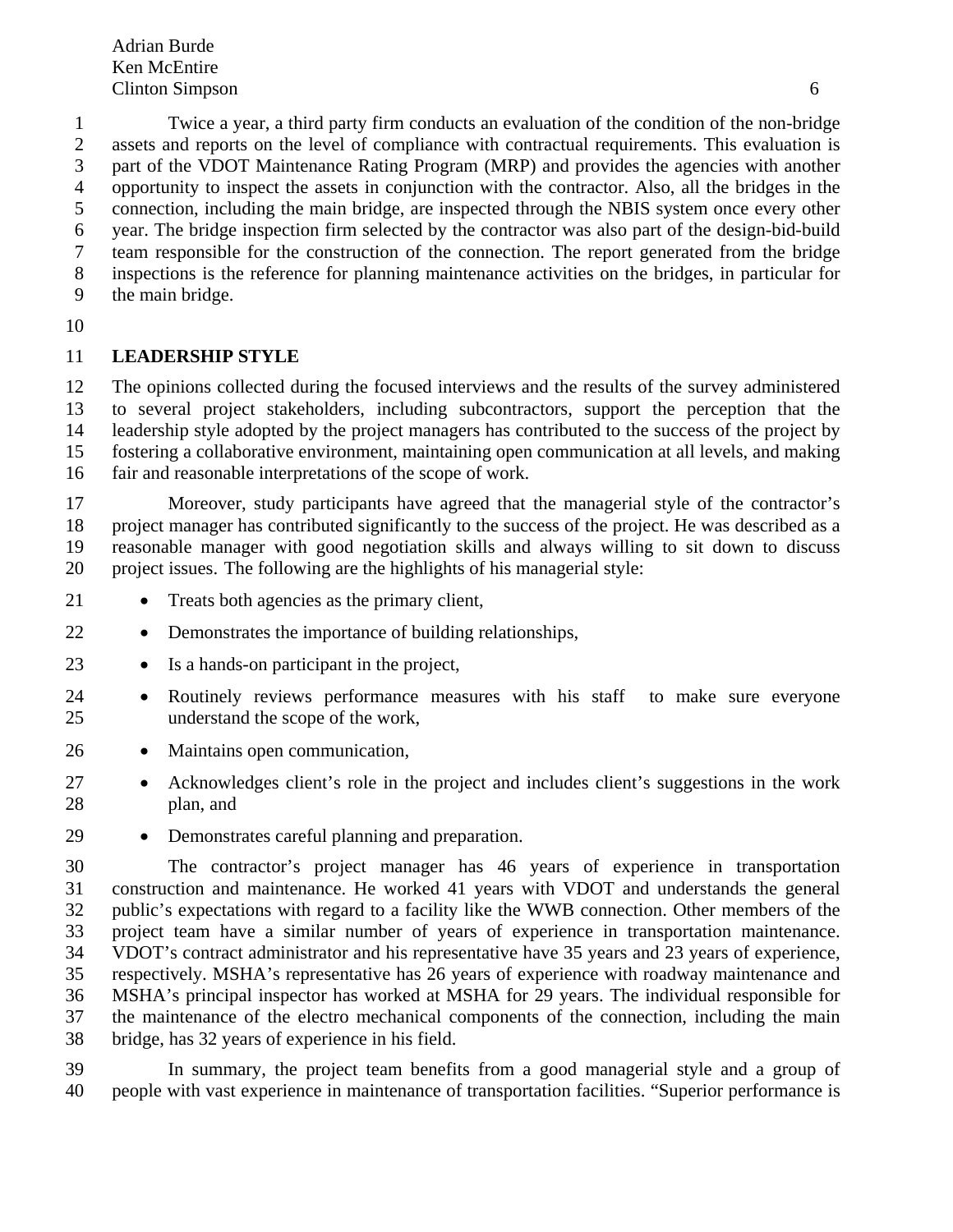1 ultimately based on the people in an organization. The right management principles, systems,

2 and procedures play an essential role, but the capabilities that create competitive advantage come

3 from people – their skill, discipline and capacity to solve problems and to learn." (2)

4

# 5 **PEER REVIEW**

6 Similar bridge asset performance-based contracts exist at the Florida Department of 7 Transportation (FDOT) and the South Carolina Department of Transportation (SCDOT). Both 8 these contracts include primarily bridge structure assets with some additional ancillary assets 9 associated with the bridges and other roadway assets within close proximity to the bridges.

10 For the peer review, we interviewed agency leadership with direct knowledge of the 11 contracts: Lee Floyd, SCDOT State Bridge Engineer and Jim Jacobsen, FDOT District Bridge 12 Engineer - District 7. The main objective was to discuss the performance of the contracts with 13 both agencies searching for any potential similarities to the Woodrow Wilson Bridge project. On 14 both occasions, the agencies indicated their performance-based bridge contracts were considered 15 successful examples within their agencies. The following are brief descriptions of the two 16 projects.

17 **SCDOT and The Arthur Ravenel Jr. Bridge:** At 1,546 ft., the Ravenel Bridge is North 18 America's longest cable stay span bridge and carries travelers on I-526 over the Cooper River 19 between Charleston and Mount Pleasant, South Carolina, on eight traffic lanes with a 20 bicycle/pedestrian lane overlooking Charleston Harbor. This contract includes the Ravenel 21 Bridge System and six additional coastal bridges in Charleston, Berkeley and Beaufort Counties. 22 Services include management, inspection, maintenance, warranty protection and preservation. 23 Maintenance includes sweeping, drainage systems, elevators and travelers, lighting and 24 navigation lighting, fog mitigation system, intelligent transportation system devices, and trash 25 removal. Additional assets have been added to include eight moveable bridges along the South 26 Carolina coast.

27 Routine maintenance and the preventive maintenance schedule is included in the standard 28 scope, then potential services outside the routine scope is added as a "push button" unit price or 29 lump sum contract as needs are identified. The contractor and agency agree on scope and price 30 then execute the task order. SCDOT conducts a status meeting with the contractor each month. 31 It was noted that many items have been under a warranty period that the maintenance contractor 32 is not responsible for. Mr. Floyd considers this project as a model for the State on all future 33 performance contracts.

34 **FDOT and The Sunshine Skyway Bridge:** Stretching over 21,000 ft. in length at 175 ft. 35 above the water, the Sunshine Skyway Bridge is a concrete segmental and cable stayed bridge. 36 The six-year, all-encompassing, complete asset management maintenance and inspection 37 services contract with the FDOT supports and maintains one of Florida's most high-profile 38 assets. Some of the services provided for the bridge include routine NBIS bridge inspection, 39 vegetation control and removal, drainage systems maintenance, deck/superstructure repair, 40 navigational lighting maintenance, and debris removal. Another contract in FDOT encompasses 41 two districts that include the inspection, operation, and maintenance of all of the State-owned 42 and maintained bridges, including movables in 16 counties. This is a 6-year, \$72 million 43 contract; however the Skyway bridge project is approximately 1 million per year.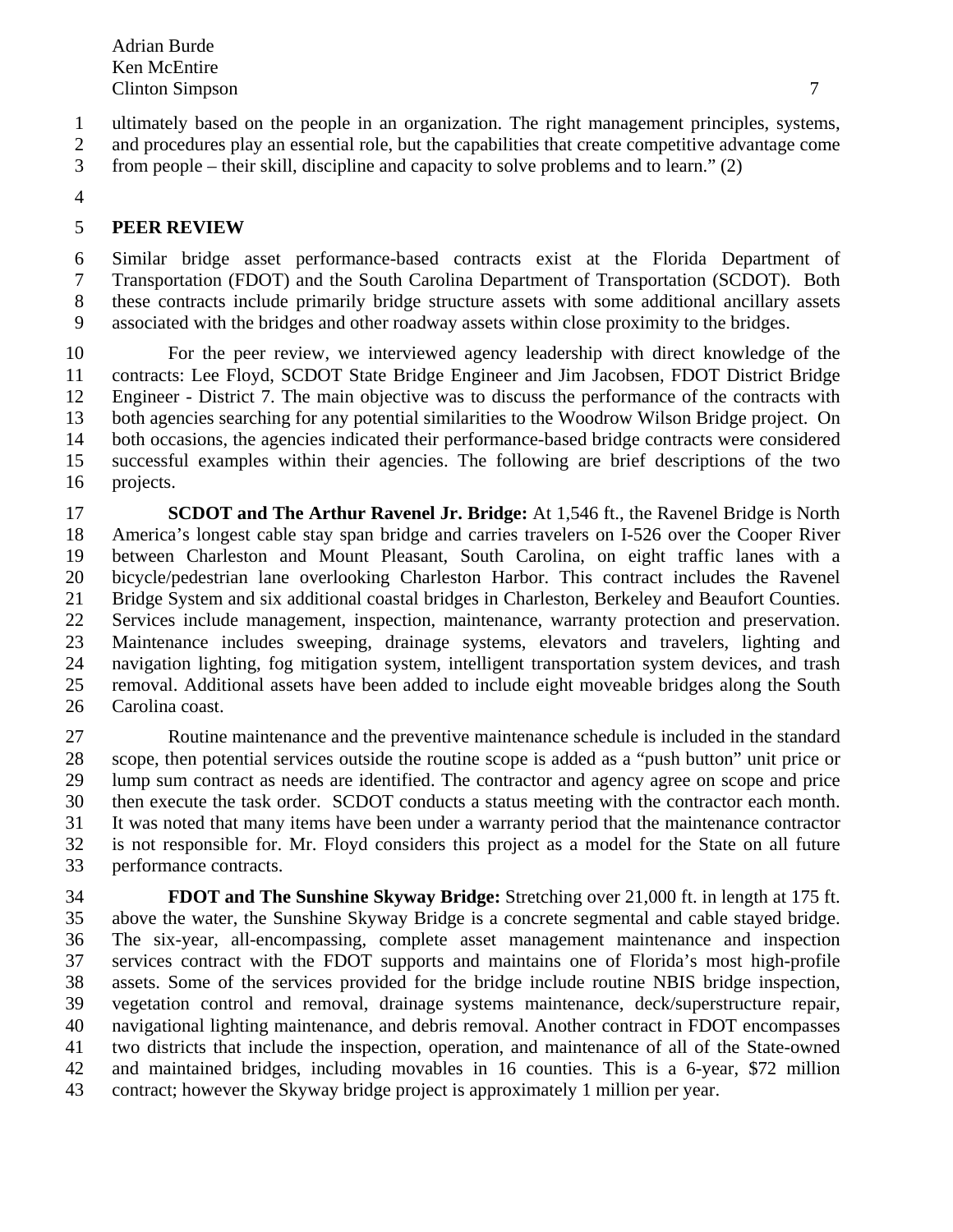1 Mr. Jacobsen stated that since 2003, the project has had nothing but positive results. 2 FDOT lost many in-house capabilities many years before the contract was let, and the next 3 logical step was to issue an asset management contract with performance measures. Before the 4 contract, they had hundreds of delinquent work orders that were all completed within the first 5 year of the contract. There are no delinquent work orders outstanding today. He further cited the 6 emergency response as another example of improved performance, with several bridge hits that 7 were quickly mitigated and repaired. Procurement was a two-part process that combined an RFP 8 technical score with a price score, similar to the procurement process used for design–build 9 projects. The performance standards are well defined, with established measures and the NBIS 10 inspection program having been in place for many years.

11 Each agency pointed to the performance of their contractor and project manager as a 12 factor in their respective projects' success and explained the performance standards were based 13 partly on the NBIS inspections. Both interviewees indicated that since structures were a highly 14 technical asset that required strong professional and technical skills, the project managers tended 15 to be more professional in this area of expertise. Consequently, the agency bridge personnel 16 could easily communicate and mutually agree on a strategic approach with the contractors. They 17 also highlighted the fact that the performance indicators were easily recognizable and agreed 18 upon since deficiencies were identified through the NBIS inspection process.

19

### 20 **SUMMARY**

21 During the interviews and even during project meetings the concept of value for money was 22 brought up several times by several Agency staff. It is common to define value for money as the 23 benefit-cost ratio of the project. The usual factors included in the equation are the project 24 monthly payments and the attained levels of service, but other factors contribute as well; for 25 example, the level of management effort needed to oversee the contract, the level of preservation 26 of the agency's investment in roadway assets, and the political cost of having unsatisfied users 27 (3).

28 The study evidence suggests that the contractor responsible for maintaining the WWB 29 connection is meeting the agencies' expectation, thereby providing value for the money, as 30 described in previous paragraph. The contractor is perceived as being responsive and having the 31 right group of people in charge of the daily maintenance and operations activities. The outcome 32 is a sustained level of service that meets or exceeds the agencies' expectations on a routine basis. 33 In the authors' opinion, the negotiation method that took place during the procurement process 34 has highly contributed to this outcome by vesting both parties in its success Additionally this 35 process provided the opportunity for both the Agency and the contractor to discuss and agree on 36 performance standards and clearly define the acceptable level of service.

37 Two other elements have contributed to the success of the project: communication and 38 cooperation. The managerial style adopted by both agencies and contractor representatives has 39 facilitated the exchange of ideas. In the authors' opinion, the presence of knowledgeable staff 40 and the willingness of upper management to succeed, accompanied by frequent and positive 41 interactions to facilitate the development of trust among the members of the project, are primary 42 factors in the success of the project. The positive interaction of the team members augmented by 43 the willingness of the contractor to include agencies' recommendations into the planning process 44 has led to the formation of a collaborative environment. One innovative idea that has contributed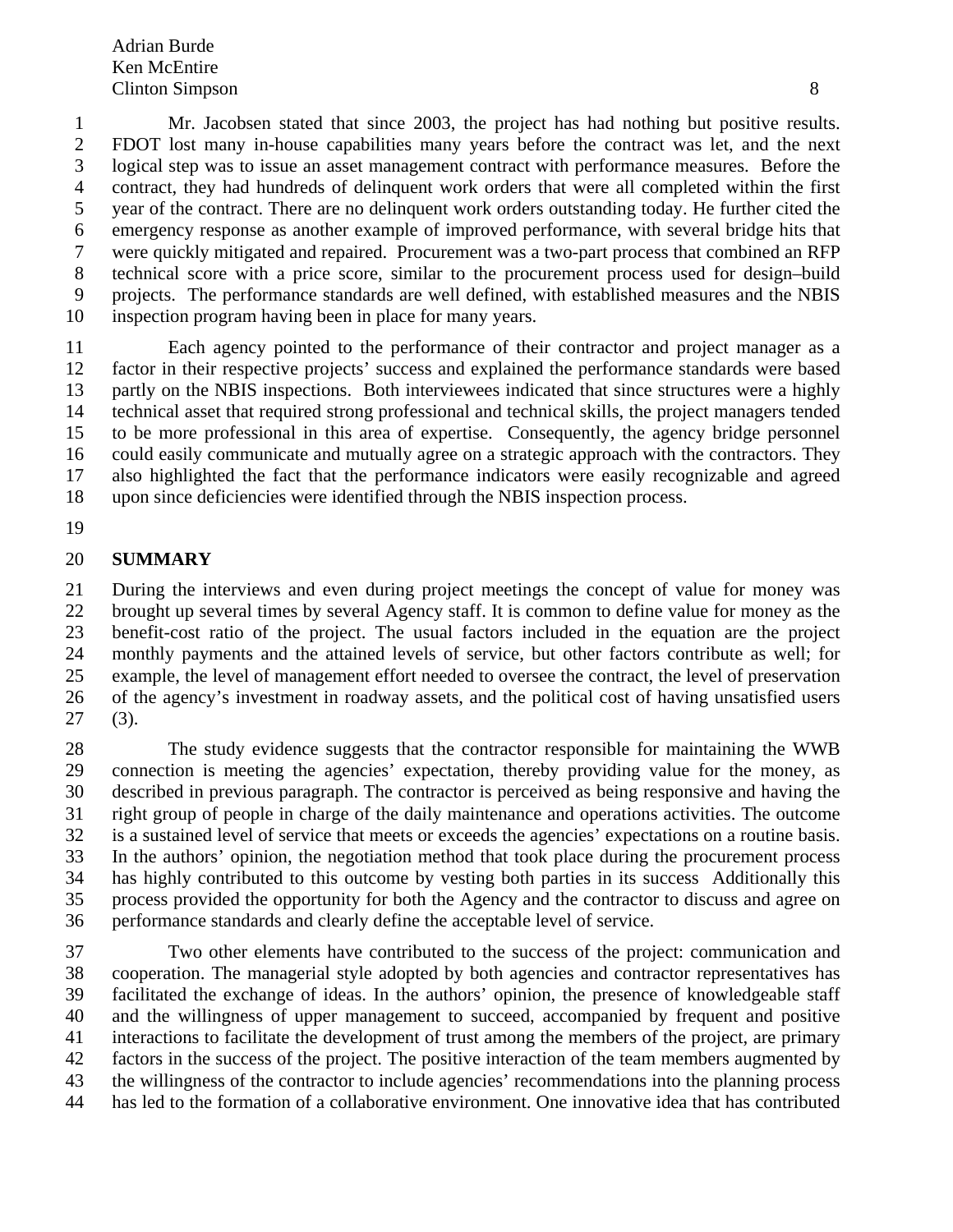1 to sustaining the positive dialog among project upper managers was the drive-through 2 inspections.

3

# 4 **LESSONS LEARNED**

5 A summary of lessons learned from the implementation and management of the WWB project 6 include:

- 7 **Select a procurement process that permits the Agency negotiate the proposed level**  8 **of resources and scope of work.** The level of commitment of a participant with the 9 success of the project is somewhat associated with his or her confidence in the amount 10 and quality of resources committed to the project. The amount of resources proposed by 11 the Contractor was discussed during the negotiation process and adjusted to meet Agency 12 expectations and needs.
- 13 **Be aware of the managerial style on the performance of the project team.** The 14 agency project managers have promoted open communication and inclusion of all project 15 team members in the planning and execution of the work. This approach was essential for 16 developing trust among team members and established a collaborative environment to 17 sustain the success of the project.
- 18 **Select a project manager with the ability to reconcile governmental, transportation**  19 **agency, and for-profit organizations' needs and expectations.** The project manager 20 job is to make decisions that impact the performance of the project to achieve certain 21 goals. These goals will vary depending on the type of organization hosting the project 22 manager. Being able to understand the expectations of all the team members and make 23 compromises in the decision making process is a desirable quality of the project manager 24 in charge of planning the work.
- 25  **Bring and retain highly qualified personnel.** Connections with complex facilities such 26 as drawbridges or stay cable bridges tend to attract more highly qualified personnel than 27 other transportation projects increasing the probabilities of success. Being able to 28 properly manage these human resources is the key to attain a sustained level of service 29 that meets or exceeds the agencies' expectations.
- 30 **Be innovative.** Innovation is a driving force at the core of the performance-based 31 contracting approach. Most of the time, innovation will manifest in the technical arena, 32 but sometimes it can also manifest in other project areas. In performance-based contracts, 33 innovation is allowed and should be used at all levels to address common problems in a 34 more effective and efficient manner.
- 35 **Define clear performance standards and expectations.** A commonality in the peer 36 review revealed that bridge structures have an industry-established performance 37 expectation rooted in the NBIS inspection program. These performance expectations 38 have been utilized by DOTs for decades, and the expected level of service is easily 39 identified in the NBIS inspection reports. Agencies should clearly define performance 40 standards that are easily recognized by objective analysis to minimize disagreements 41 during the execution of the project.
- 42